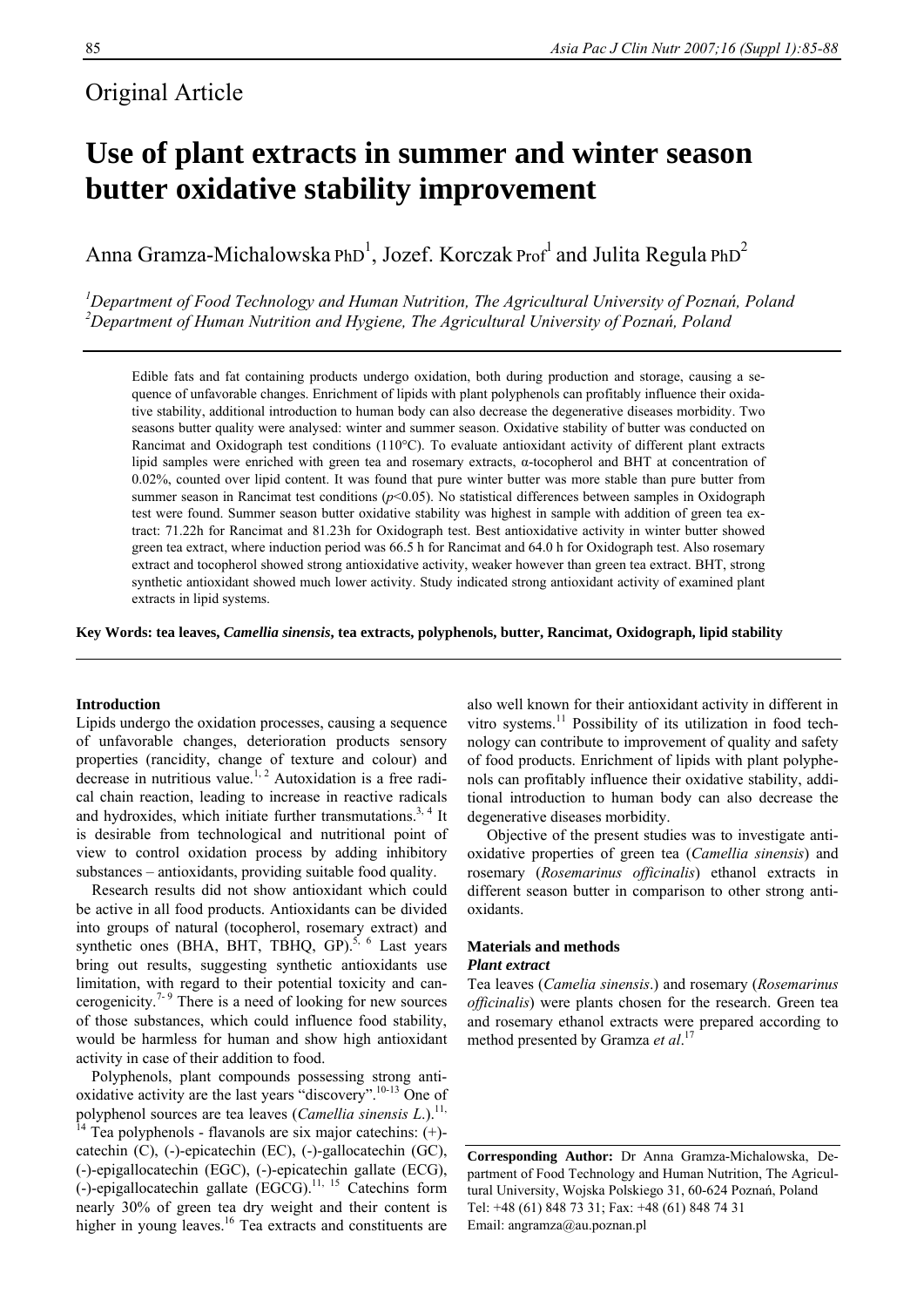Ethanol extracts were prepared after 24 hours maceration of leaves (100 g) in 95% ethanol (100 ml), at ambient conditions (procedure was repeated three times). Collected extracts were centrifuged after filtration (4500 rpm, 15 min). Ethanol was evaporated on rotary evaporator (RVO 200A, INGOS). The powdered extracts were kept frozen (-18°C) until further use. Rate of production yield was as follows: green tea ethanol - 12,2%, rosemary ethanol extract -  $29,3\%$ .<sup>17</sup> The range of the extracts concentration was determined at level of 0.02%, according to lipid content.

#### *Butter*

Experiment included two kinds of butter: winter and summer season: "table" (73% of fat) and "extra" (82% of fat). Oxidative stability of selected lipid substrate was conducted on Rancimat and Oxidograph test conditions (110°C). To evaluate antioxidant activity of different plant extracts lipid samples were enriched with tea and rosemary extracts, α-tocopherol and BHT at concentration of 0.02% counted over lipid content, control sample was pure butter with no additives. Rancimat test (Metrohm, Switzerland), based on conductometric measure of volatile acids dissociation products, which are being formed during the oxidation process.<sup>18</sup> In a reaction vessel lipid sample was oxidized at 110°C; air flow (20L/h), the end of induction period characterized sudden increase of water conductivity, as a result of volatile carboxylic acids dissociation.<sup>19</sup> Oxidograph test (Mikrolab Aarhus, Denmark)<sup>20</sup> is based measuring the consumption of oxygen by means of pressure transducers, as a result of lipid oxidation. The samples were heated  $(110^{\circ}C)$  to accelerate the process and shorten the analysis time. The induction period end is evaluated graphically. On the ground of received induction periods reprints antioxidant effectivity of applied extracts was evaluated. Protection coefficient Pc was determined as the relation of sample with antioxidant addition induction period to control sample induction period.

$$
Pc = \frac{Induction period of sample}{Induction period of control}
$$

#### *Statistical analysis*

The results were obtained from a minimum of four independent experiments and averaged. Data were analyzed by the analysis of variance (*p*≤0.05) to estimate the differences between values of compounds tested. Results were processed by the computer program Statistica 6.0.

### **Results and discussion**

Lipid stability analysis in Rancimat test conditions allowed to evaluate induction period on the basis of water conductivity increase, resulted by oxidation process. Tables 1 and 2 shows the lipid stability in Rancimat test. Higher the induction period value of sample with antioxidant in comparison to control, higher antioxidative activity of additive. According to season of butter production it was found that there were significant differences between samples (Table 1). Summer season butter (34.30h) was less stable than winter season butter (43.83h). Butter as milk product, consists of mainly triacylglycerols and natural prooxidans or antioxidants. It is water-in-oil emulsion containing an aqueous phase of phospholipids dispersed in fat. Phospholipids oxidize more readily than the triacylglycerol components, acting as antioxidants.<sup>2</sup>

 Differences in lipids stability depends also on many other factors, including the cow's breed and feeding season. Summer milk is very rich in strong antioxidant and metal ions chelator: β-carotene and ascorbic acid, provided with greens eaten by animals. From the other point of view winter feeding is also enriched with many antioxidants, added into a silage for cow's feeding. With this informations it still difficult to explain or percieve butters succeptibility for oxidation, it must be remembered, that different season milk consists of different substances, enhancing or lowering butters stability.

 In Rancimat test conditions longest induction period was stated in summer lipid sample with addition of green tea ethanol extract (71.22 h), what allowed to increase lipids stability for nearly 340% in comparison to control sample. Rosemary extract was also active antioxidant allowing to stabilize lipid for two times longer (Table 2a). Winter butter analysis showed similiar results, green tea extract and α-tocopherol were most active in examined conditions. The protection coefficiency in sample with green tea ethanol extract was higher than others antioxidants (Table 2a). According to its protection coefficient it was found that green tea extract protected lipid from oxidation for nearly three times and rosemary extract two times longer than control sample. Activity of rosemary extract was also high, comparable to synthetic BHT.

 Analysis of lipid stability in Oxidograph test conditions allowed to evaluate induction period on the basis of oxygen consumption by the lipid sample. Table 2b shows the lipid stability in Oxidograph test. Higher the induction period value of sample with antioxidant in comparison to control, higher antioxidative activity of additive. According to butter production season it was found that there were no significant differences between samples (Table 1). Summer season butter (28.66h) was as stable as winter season butter (27.63h).

In Oxidograph test conditions longest induction period

Table 1. Pure summer and winter "table" butter stability in Rancimat and Oxidograph test (x±SD).

| Butter | Induction period [h]          |                               |  |
|--------|-------------------------------|-------------------------------|--|
|        | Rancimat                      | Oxidograph                    |  |
| Summer | $34.30 \pm 0.06$              | $28.66 \pm 0.05$ <sub>a</sub> |  |
| Winter | $43.83 \pm 0.07$ <sub>h</sub> | $27.63 \pm 0.09$              |  |

a, b – mean values without common letters in the same row are significant at  $p<0,05$ . Results expressed as mean values of three replicates per two treatments.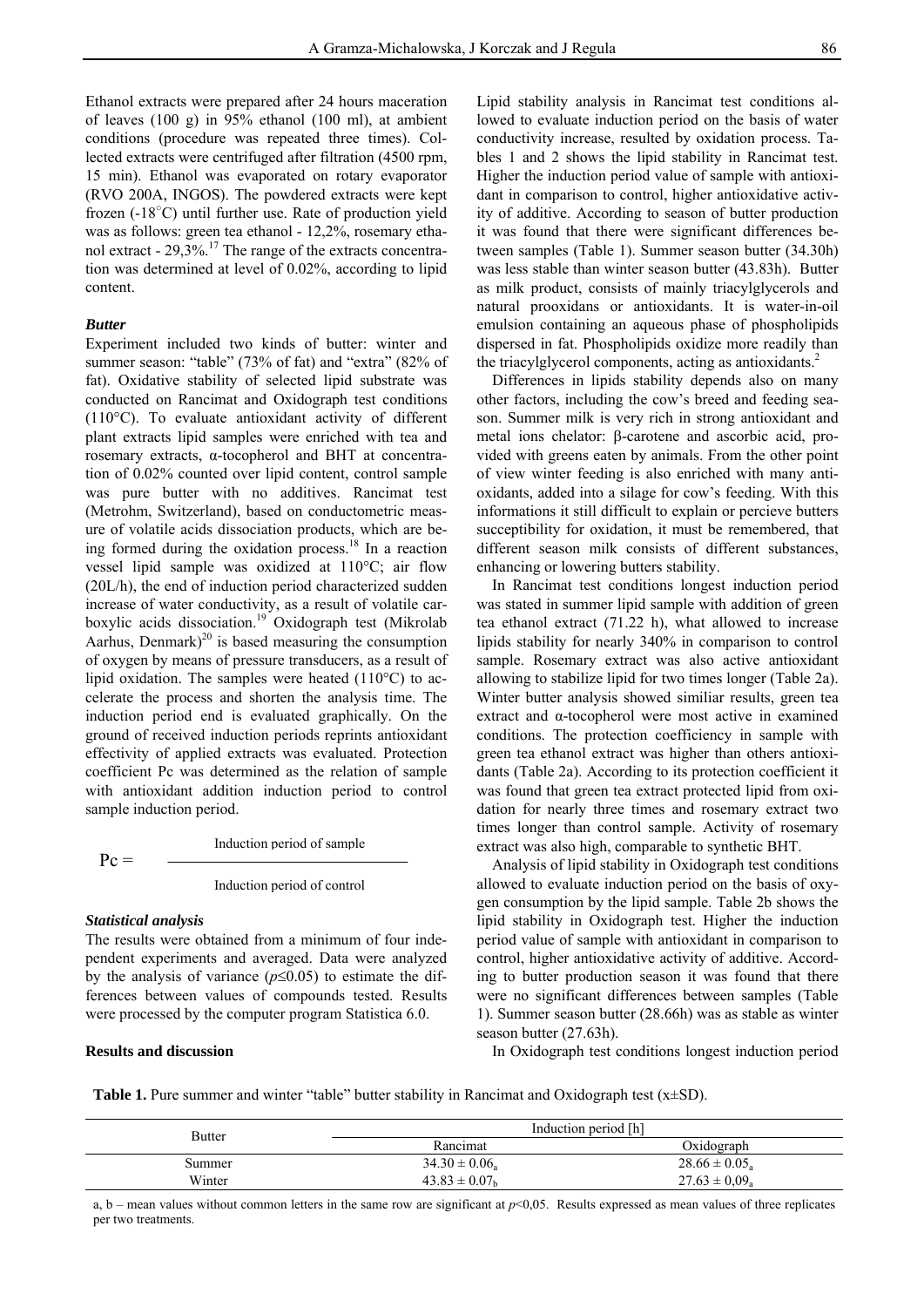**Table 2.**Tea extracts influence on "extra" butter stability in Rancimat (a) and Oxidograph (b) tests (x±SD)

| н<br>۰,<br>٦<br>I<br>v |  |
|------------------------|--|

 $\mathbf{h}$ 

| <b>Butter</b> | Additive             | Rancimat<br>induction period [h] | Protection coefficient |
|---------------|----------------------|----------------------------------|------------------------|
| Summer        | Control              | $21.23 \pm 0.07*$                | 1.00                   |
|               | <b>BHT</b>           | $36.11 \pm 0.02*$                | 1.70                   |
|               | Green tea extract    | $71.22 \pm 0.09*$                | 3.35                   |
|               | Rosemary extract     | $42.01 \pm 0.1**$                | 1.97                   |
|               | $\alpha$ -tocopherol | $62.11 \pm 0.05$                 | 2.92                   |
| Winter        | Control              | $26.53 \pm 0.04*$                | 1.00                   |
|               | <b>BHT</b>           | $43.66 \pm 0.04**$               | 1.64                   |
|               | Green tea extract    | $66.46 \pm 0.09*$                | 2.51                   |
|               | Rosemary extract     | $38.26 \pm 0.05*$                | 1.44                   |
|               | $\alpha$ -tocopherol | $60.86 \pm 0.10$                 | 2.29                   |

Mean values significant at:  $p<0.05$ ; \*  $p<0.01$ ; \*\*  $p<0.001$ . Results expressed as mean values of three replicates per two treatments. Additives amount 0.02% counted over a lipid content. Protection coefficient Pc is the relation of sample with antioxidant induction period to control sample induction period.

| υ,<br><b>Butter</b> | Additive             | Oxidograph<br>induction period [h] | Protection coefficient |
|---------------------|----------------------|------------------------------------|------------------------|
| Summer              | Control              | $30.33 \pm 0.09$                   | 1.00                   |
|                     | <b>BHT</b>           | $49.43 \pm 0.06*$                  | 1.63                   |
|                     | Green tea extract    | $81.23 \pm 0.17$                   | 2.68                   |
|                     | Rosemary extract     | $61.60 \pm 0.08**$                 | 2.03                   |
|                     | $\alpha$ -tocopherol | $63.60 \pm 0.04**$                 | 2.09                   |
| Winter              | Control              | $24.20 \pm 0.10$                   | 1.00                   |
|                     | <b>BHT</b>           | $36.90 \pm 0.06$                   | 1.52                   |
|                     | Green tea extract    | $64.03 \pm 0.04**$                 | 2.65                   |
|                     | Rosemary extract     | $45.50 \pm 0.14*$                  | 1.88                   |
|                     | $\alpha$ -tocopherol | $64.76 \pm 0.16**$                 | 2.67                   |

Mean values significant at:  $p<0.05$ ; \*  $p<0.01$ ; \*\*  $p<0.001$ . Results expressed as mean values of three replicates per two treatments. Additives amount 0.02% counted over a lipid content. Protection coefficient Pc is the relation of sample with antioxidant induction period to control sample induction period.

was stated in summer lipid sample with addition of green tea ethanol extract (81.23 h), what allowed to increase lipids stability for 270% in comparison to control sample. Rosemary extract was also active antioxidant allowing to stabilize lipid for two times longer (Table 2b). Winter butter analysis showed similiar results, green tea extract and α-tocopherol were most active in examined conditions. The protection coefficiency in sample with green tea ethanol extract was higher than others antioxidants. According to its protection coefficient it was found that green tea extract protected lipid from oxidation for nearly two and a half times and rosemary extract two times longer than in control sample. Activity of α-tocopherol was also high similiarly to green tea extract. Activity of rosemary extract was slightly lower, but higher than synthetic BHT.

Ho *et al.*<sup>21</sup> have examined the activity of tea extracts: green, black and oolung in Rancimat test conditions. They have stated highest activity of green tea extract addition, lowest of oolung extract. Research of Chen and Chan  $^{22}$  showed high antioxidant activity of tea catechins in heated rapeseed oil. Results of present research are in consistence with results of Chen *et al*<sup>23, 24</sup>, who found that green tea extract possessed higher antioxidant activity than BHT and rosemary extract in rapeseed oil (incubated at 100ºC). Also the research of antioxidant activity measured as oxygen consumption by the lipid showed high antioxidative activity of non-fermented tea extract. Those activity authors have connected with polyphenol contents

in the extracts. Ethanol extract of black tea showed slender activity, what could be a result of partial destruction of polyphenols during leaves fermentation process. Other research showed high antioxidant activity of green tea's main polyphenol-catechin.25 Its antioxidant activity in Rancimat test conditions (90ºC) was higher than BHT and α-tocopherol. Protection coefficients were for tocopherol 5.01; BHT 6.47 and catechin 43.22.

 Other research of the authors showed that tea leaves can be the source of polyphenolic compounds with strong antioxidative properties in lipid systems. 10, 18 Antioxidant properties of Yunan tea aqueous and ethanol extracts appearred to be governed by the total polyphenol and ECG, EC and C content. Highest antioxidant activity of green tea ethanol extract was comparable to α-tocopherol activity in sunflower oil and lard. Statistical analysis of tea extracts antioxidant activity in lipids confirmed essential influence of catechin contents.

#### *Conclusions*

The present study indicated strong antioxidant activity of examined plant extracts in lipid systems. It was found that examined antioxidants were similiarly stable in Rancimat and Oxidograph tests conditions. Lipid stablity analysis showed significant influence of green tea extract. Higher activity of natural extracts (green tea, rosemary extracts) could be explained by high polyphenol content. BHT was significantly less active antioxidant in examined conditions.